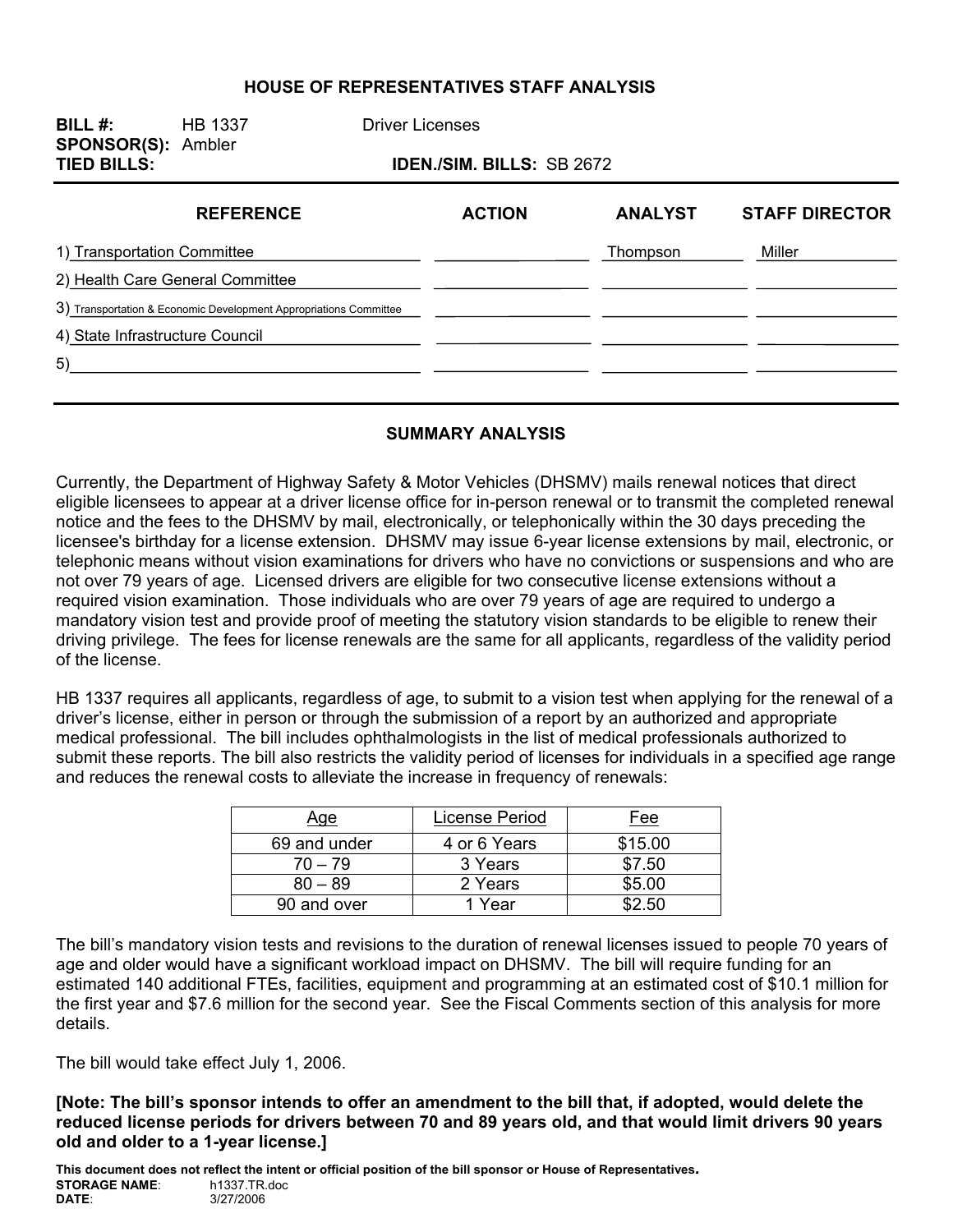### **FULL ANALYSIS**

# **I. SUBSTANTIVE ANALYSIS**

## A. HOUSE PRINCIPLES ANALYSIS:

Provide Limited Government—HB 1337 requires vision exams for all driver license renewals and shortens the time between renewals for drivers over the age of seventy.

### B. EFFECT OF PROPOSED CHANGES:

## **Present Situation**

## **Driver's License Examination Requirements**

The Department is currently required by s. 322.18, F.S to examine every first time applicant, regardless of age, prior to the issuance of an original Florida driver license. The examination includes a test of eyesight and hearing, ability to read and understand highway signs, knowledge of traffic laws, and a demonstration of motor vehicle operation skills. However, a new Florida resident with a valid out-ofstate license may reciprocate his or her license and only be required to pass the eye exam.

Once a license is issued, the DHSMV continuously monitors driver performance through reexaminations of drivers appearing to be incompetent. On written notice of at least 5 days, the DHSMV, having good cause, may require a licensed driver to submit to an examination or reexamination<sup>1</sup>. "Good cause" includes, but is not limited to, the recommendation from a court, a law enforcement agency, or a physician.

A licensee may also be subject to reexamination by the DHSMV upon renewal. The examination consists of tests of the licensee's eyesight and hearing and his or her ability to read and understand highway signs and pavement markings.

### **Driver's License Issuance Periods**

Pursuant to, s. 322.18, F.S., an initial driver license issuance is generally valid for 6 years, concurrent with the applicant's birthday. If an applicant establishes his or her identity for a driver's license using either an employment authorization card or a proof of nonimmigrant classification (both are issued by the United States Department of Homeland Security), then the driver's license expires 2 years after the date of issuance or upon the expiration date cited on the Department of Homeland Security documents, whichever date first occurs. In addition, commercial driver's licenses with hazardous-materials endorsements are only valid for 4 years.

A renewal driver's license is valid for 4 years. However, if the applicant's driving record includes no convictions for the preceding 3 years, or no revocations, disqualifications, or suspensions over the preceding 7 years, the renewal driver's license is valid for 6 years.

Currently, the DHSMV may issue 4-year and 6-year license extensions by mail, electronic, or telephonic means without a vision examination for drivers who are not over 79 years of age, unless renewal applicants are directed by the DHSMV to appear for an in-person examination. Licensed drivers are eligible for two consecutive license extensions without a required examination by the DHSMV. Therefore, the maximum time from the original driver license issuance to the end of the second license renewal could be a maximum of 18 years (6-year original license and 2 mail-in or electronic renewal periods of 6 years each equaling 18 years.)

However, a licensee who is otherwise eligible for a renewal license and who is over 79 years of age must:

 $\overline{a}$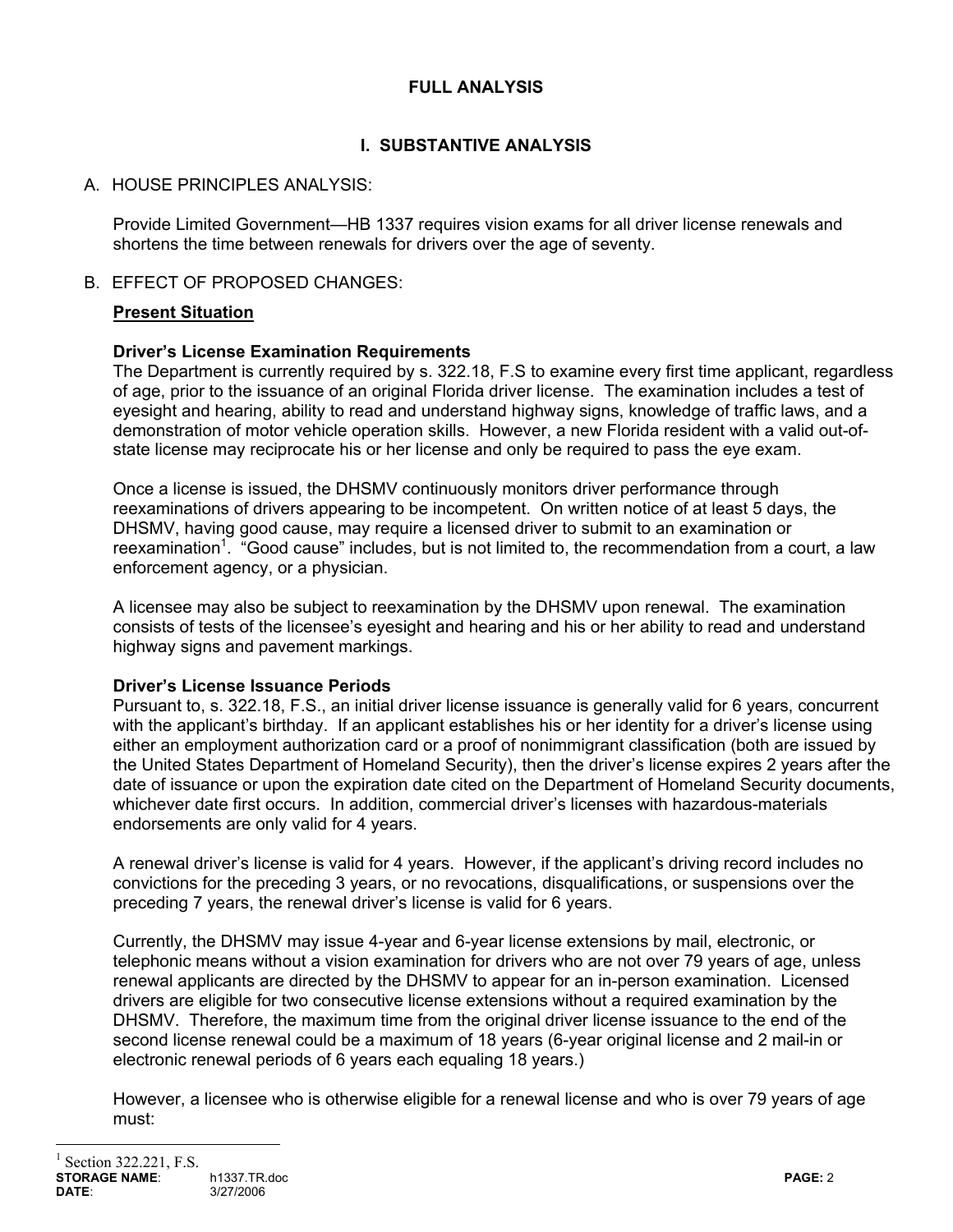- Submit to and pass a vision test administered at any driver's license office; or
- If applying for an extension by mail, submit to a vision test administered by a licensed physician or optometrist.

The physician or optometrist must send the results of the test to the DHSMV on the proper department form signed by the physician or optometrist, or may do so by electronic means. The renewal applicant must meet vision standards equivalent to DHSMV's vision test. Also, a licensee who is over 79 years of age may not submit an application for extension by electronic or telephonic means, unless a physician or optometrist has already electronically submitted the results of a vision test to DHSMV.

### **Driver's License Fees**

The fee for an original operator's (class D) driver's license is \$20 and the fee for renewal or extension is \$15. Driver license fees are set out in s. 322.21, F.S. The renewal fee is applicable for both a 4 and 6 year license. Driver license fees are deposited into the General Revenue Fund.

## **Effect of Proposed Changes**

## **Driver's License Examination Requirements**

HB 1337 amends s. 322.18, F.S., to require all individuals to submit to a vision test when applying for the renewal of their driver's license, either in person or through the submission of a report by an authorized and appropriate medical professional. The request cannot be submitted more than six months prior to the application for renewal. The bill specifically includes ophthalmologists in the list of appropriate medical professionals authorized to submit these reports.

## **Driver's License Issuance Periods**

The bill revises s. 322.18, F.S., to provide the following age-based issuance periods for driver licenses:

- 3 years for applicants who are at least 70 years old but less than 80 years old;
- 2 years for applicants who are at least 80 but less than 90; and
- 1 year for applicants who are 90 years old and older.

### **Driver's License Fees**

This bill also amends s. 322.21, F.S., to revise the fee structure for licenses based on the reduced license issuance periods. The bill makes the following changes to the renewal or extension of a class E driver's license or of a license restricted to motorcycle use only:

- A license issued for 4 or 6 years would be \$15;
- A license issued for 3 years would be \$7.50;
- A license issued for 2 years would be \$5; and
- A license issued for 1 year would be \$2.50.

The following table summarizes the changes to driver's license issuance periods and fees that would result if the bill becomes law:

| Age          | License Period | Fee     |
|--------------|----------------|---------|
| 69 and under | 4 or 6 Years   | \$15.00 |
| $70 - 79$    | 3 Years        | \$7.50  |
| $80 - 89$    | 2 Years        | \$5.00  |
| 90 and over  | 1 Year         | S2.50   |

According to DHSMV, approximately 2 million license renewals are issued annually through its field offices and headquarters' central issuance processing system. The vast majority of these would be subject to the mandatory vision-testing requirement of the bill. Because of the bill's vision test requirements, the percentage of individuals using either electronic or telephonic means to renew would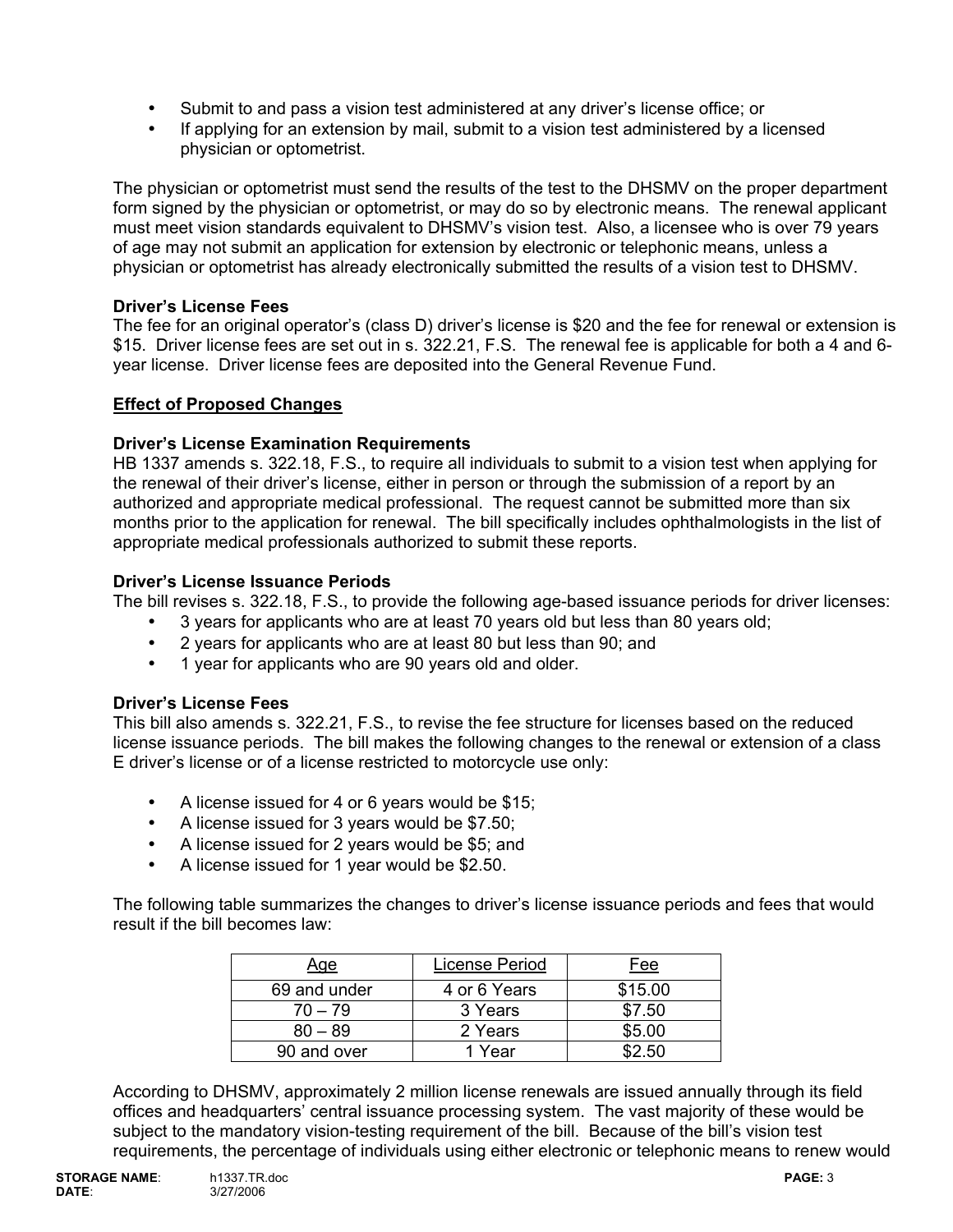likely decrease as individuals may be more likely to renew at a field issuance office where vision tests are free of charge as opposed to visiting a licensed medical professional. This would result in a corresponding increase in the number of individuals who will go to a field issuance office to renew their driver's license. The bill's revisions to the duration of renewal licenses issued to people 70 years of age and older would have a significant workload impact on DHSMV.

Additional examiners and office manager positions would be required to process the increased number of individuals expected to renew in a field issuance office rather than utilizing a convenience method, as well as processing the additional renewal activity for those drivers aged 70 and older. For information on the fiscal impacts of the bill, see the Fiscal Comments section of this analysis.

### C. SECTION DIRECTORY:

Section 1. Amends s. 322.18, F.S., to eliminate the age requirement for vision tests and to require a vision test for all license renewals; to add ophthalmologists to the list of people who may submit vision test results; to require the submission of the vision test results no more than 6 months prior to the date of the application for renewal; to limit the duration of licenses issued to applicants in specified age ranges.

Section 2. Amends s. 322.21, F.S., to provide for a schedule of reduced renewal fees for persons who must renew specified licenses more frequently.

Section 3. Provides an effective date of July 1, 2006.

# **II. FISCAL ANALYSIS & ECONOMIC IMPACT STATEMENT**

- A. FISCAL IMPACT ON STATE GOVERNMENT:
	- 1. Revenues:

See FISCAL COMMENTS section, below.

2. Expenditures:

See FISCAL COMMENTS section, below.

- B. FISCAL IMPACT ON LOCAL GOVERNMENTS:
	- 1. Revenues:

None.

2. Expenditures:

None.

C. DIRECT ECONOMIC IMPACT ON PRIVATE SECTOR:

To the extent that the bill requires all applicants, regardless of age, to submit to a vision test when applying for the renewal of a driver's license, and adds ophthalmologists to the list of appropriate medical professionals authorized to submit reports for these tests, some individuals may visit ophthalmologists or other licensed physicians for these mandatory vision tests.

D. FISCAL COMMENTS:

According to the DHSMV, requiring all applicants regardless of age to submit to a vision test when applying for the renewal of a driver's license in person or through the submission of a report by an authorized and appropriate medical professional will result in approximately a \$9.4 million revenue loss to the General Revenue Fund over a 6 year period as a result of revenue deferral. The bill will also